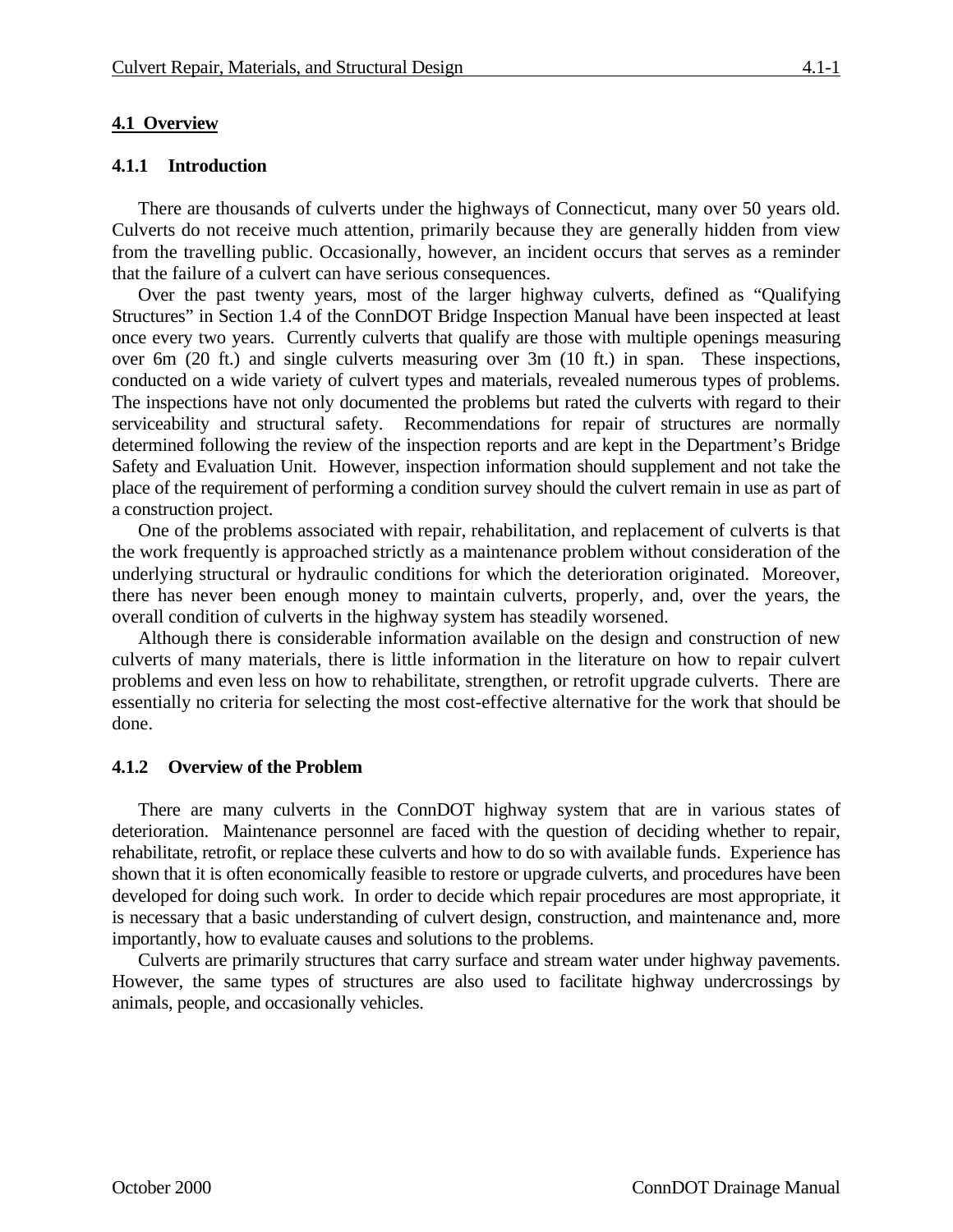## **4.1.3 Construction Projects with Existing Drainage Facilities**

A condition survey should be conducted for existing drainage facilities (pipes, structures, swales, ditches) that are to remain in use within the project limits, to ensure their condition is adequate and replacement is not warranted. This should be performed early in the design phase so that the proposed design includes all systems that are to be replaced. Individuals responsible for performing the inspections must possess the minimum qualifications in accordance with the National Bridge Inspection Standards. The approach and documentation with respect to verifying the condition is outlined in Appendix A (Inspection Guidelines) and Appendix B (Drainage Facility Condition Surveys Guideline). A separate report shall be prepared and submitted to the Hydraulics and Drainage Section early in the final design phase of the project.

## **4.1.4 Basic Characteristics**

The structural and hydraulic design of culverts is substantially different from that of bridges, as are the construction, maintenance, repair, and replacement procedures. A few of the more significant characteristics of water-carrying culverts are:

• Hydraulic – Culverts are usually designed to operate at peak flows with a submerged inlet to improve hydraulic efficiency. The culvert constricts the flow of the stream and may cause ponding at the upstream or inlet end. The resulting rise in elevation of the water surface produces a head at the inlet that increases the hydraulic capacity of the culvert. The effects of ponding and flow on appurtenant structures, embankments, and abutting properties are important considerations in the design of culverts.

• Structural – Culverts are buried in soil and are designed to support the dead load of soil over the culvert as well as live loads of traffic. Either the live load or the dead load may be the most significant load element, depending on the type of culvert, type and thickness of cover, and amount of live load. However, live loads on culverts are generally not as significant as the dead load unless the cover is shallow. Box culverts with shallow cover are examples of the type of installation where live loads are important.

In most culvert designs, the soil or embankment material surrounding the culvert plays an important structural role. Lateral soil pressures enhance the culvert's ability to support vertical loads. The stability of the surrounding soil is important to the structural performance of most culverts.

• Maintenance – Because culverts usually constrict flow, there is an increased potential for waterway blockage by debris and sediment, especially for culverts subject to seasonal flow. Multiple barrel culverts are particularly susceptible to debris accumulation. Scour caused by high outlet velocity or turbulence at the inlet end is of concern. As a result of these factors, routine maintenance for culverts primarily involves the removal of obstructions and the repair of erosion and scour. Other defects from weathering, loads, and age will occur and require routine maintenance.

• Traffic Safety – A significant safety feature of many culverts, as compared to bridges, is the elimination of a constriction in the roadway. Culverts can economically be extended so that the standard roadway cross section can be carried over the culvert. However, when the ends are located near traffic lanes or adjacent to a shoulder, guiderail may be required to protect the traffic.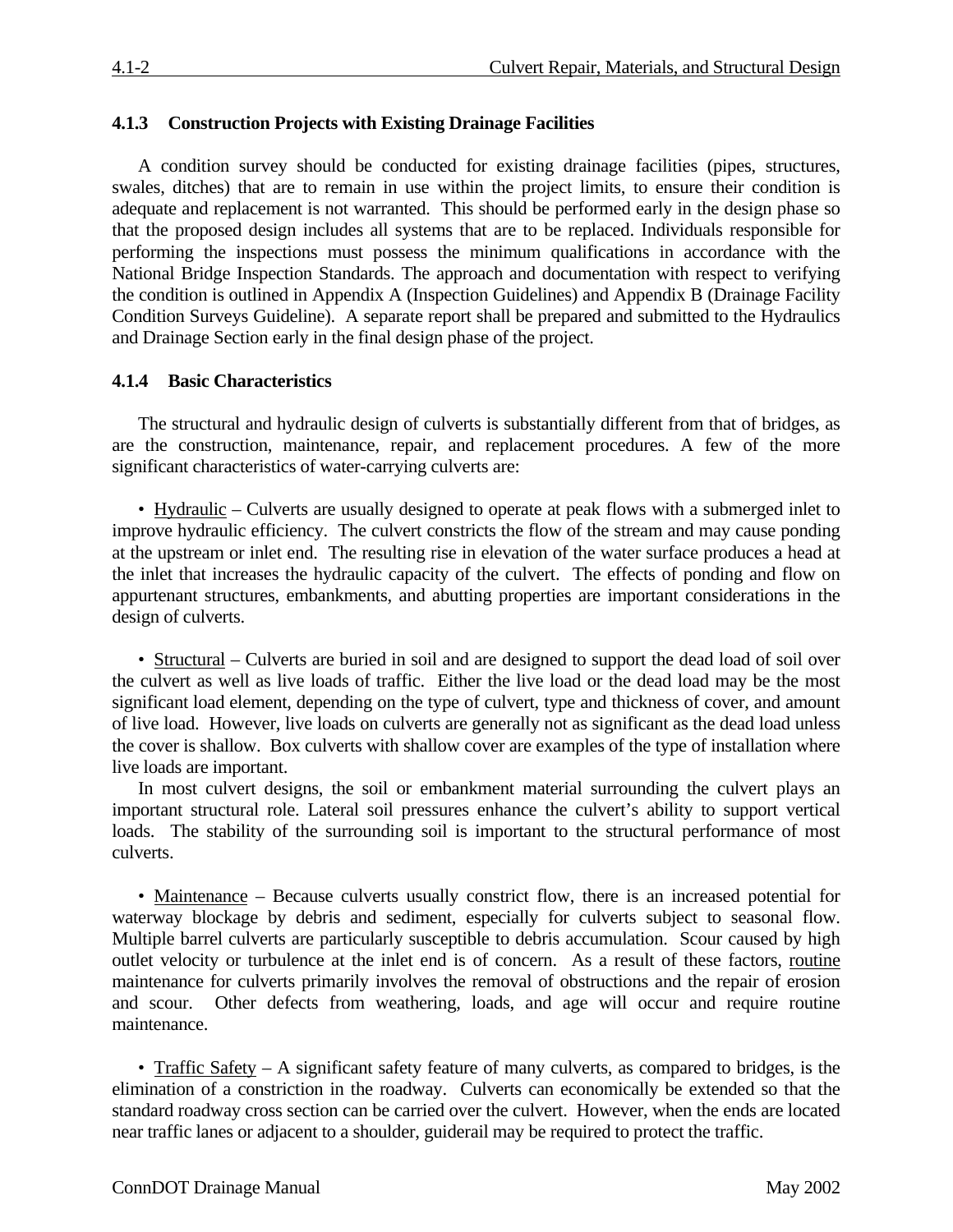• Construction – One of the most significant factors is that culverts are constructed in and through the roadway embankment, and vehicle loads are carried by the combined strengths of the culvert and the surrounding embankment. The trench width, bedding, compaction, and amount of fill over the culvert are important factors that influence the ability of the culvert to carry the design loads. Thus, the construction techniques and quality control of workmanship are critical to the ultimate serviceability and life expectancy of culverts.

• Durabilty – Durability of materials is a significant problem in culverts and other drainage structures. In hostile environments, corrosion and abrasion can cause deterioration of all commonly available culvert materials. Many types of serviceability problems may occur because of scour of streambeds and erosion of embankments adjacent to the culverts.

• Inspection – Highway bridges and culverts designated as "Qualifying Structures" in Section 1.4 of the ConnDOT Bridge Inspection Manual must be inspected at least once every two years. There is no mandated criteria for the length of time between inspections for culverts that are less than 6.1 m (20 ft.) in roadway span. However, ConnDOT inspects all culverts over 1.8m (6 ft.) on State highways. It is recognized that all other culverts may not be routinely inspected and that problems are reported on an as-noticed basis.

### **4.1.5 Types of Culverts**

Although there is a very wide range of styles and designs of culverts in service, all culverts may be classified into two basic types: rigid and flexible. This classification is based on the primary difference in the manner in which structural loads are carried by the culvert and the interrelationship between the culvert structure and the surrounding soil. Rigid culverts are designed to resist bending moment; flexible culverts are not.

Culverts are also often described by their shape, which may be circular, arch, elliptical, or box. The box shape may be made more torsionally rigid by adding internal web walls between the top and bottom surfaces. Culverts may also be made with multiple barrels for additional flow capacity. Most modern culverts are made from either corrugated metal, plastic, or reinforced concrete. Concrete culverts may be of either precast or cast-in-place construction, which may be posttensioned in the field. These materials may be used to construct most of the mentioned structural shapes.

#### **4.1.6 General Problems with Culverts**

There is a wide variety of types of problems that occur with culverts. The problems may be classified by serviceability and strength-related criteria. Listed below are general types of culvert problems:

#### Serviceability-related problems

- Scour and erosion of streambed and embankments
- Inadequate flow capacity
- Corrosion and abrasion of metal culverts
- Abrasion and deterioration of concrete and masonry culverts
- Sedimentation and blockage by debris
- Separation and/or dropoff of sections of modular culverts